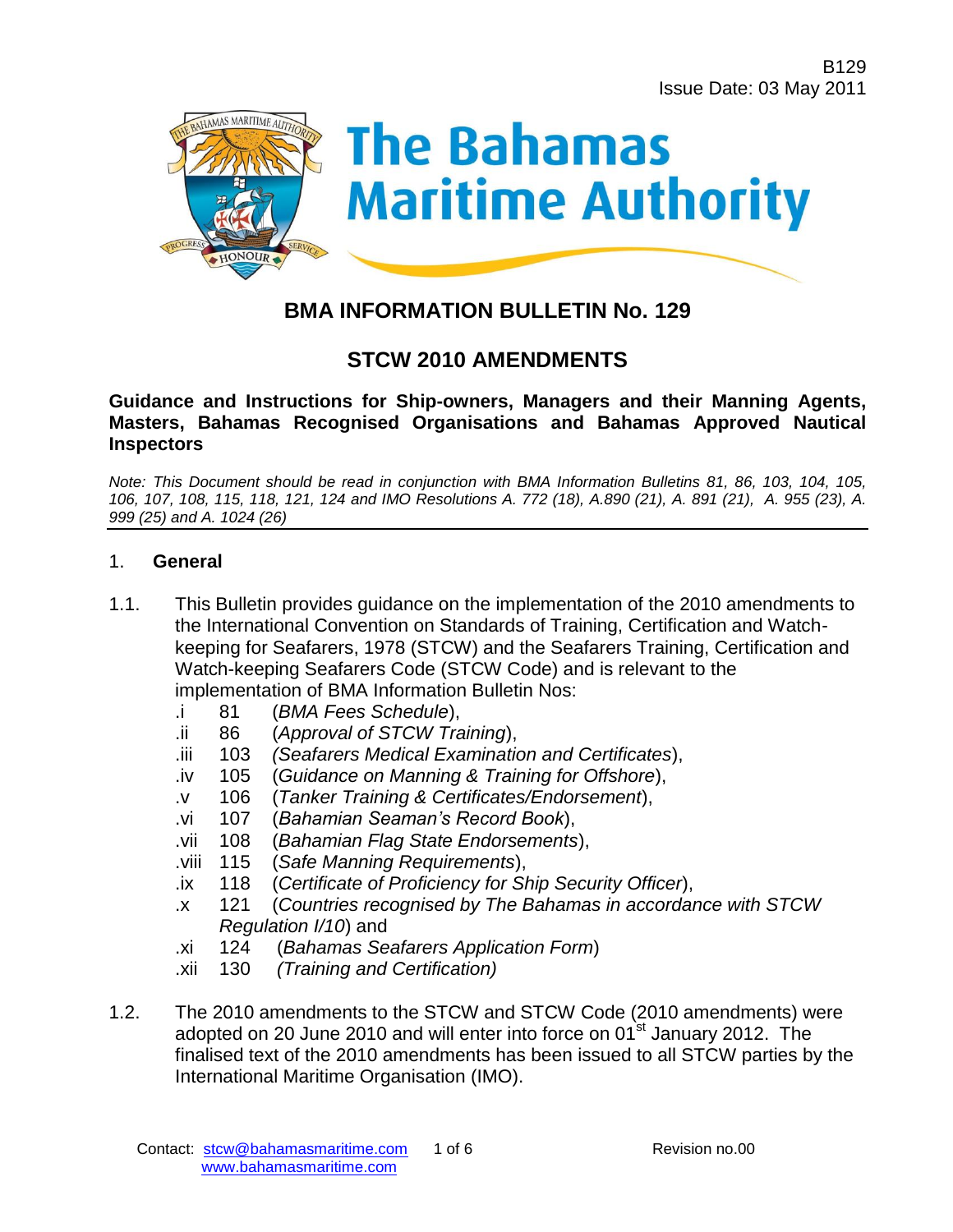- 1.3. The relevant Bahamas legislation relating to seafarers has been revised to incorporate the 2010 amendments and BMA Information Bulletins and forms, including the Safe Manning Documents, are being drafted and/or revised to ensure compliance with the relevant revised or new STCW and STCW Code requirements.
- 1.4. In order to ensure effective and timely implementation, the Bahamas Maritime Authority (BMA) will continue to liase with industry stakeholders and provide any required guidance. Owner should take the relevant measures to ensure compliance with the appropriate provisions of the 2010 amendments.

#### 2. **Responsibilities**

## 2.1. **Bahamas Maritime Authority (BMA)**

The BMA is the Administration in accordance with provisions of the STCW and accordingly remains responsible for:

- .ii Providing national requirements and appropriate guidance to ensure compliance with the STCW requirements,
- .iii ensuring that all applicable persons either onboard or intending to serve onboard a Bahamian registered vessels are issued with the relevant STCW documentation,.
- .iv ensuring any training is duly approved, .
- .v developing an electronic database to enable verification of documents issued by the BMA.

# **2.2. Company<sup>1</sup> and master**

- 2.2.1. The purpose of these requirements, the master is deemed to be the person in overall responsibility of the vessel.
- 2.2.2. The Company remains responsible for ensuring that the ship is manned in compliance with the Safe Manning Document by properly trained, qualified, certificated and medically fit seafarers**.** The Company must verify that the seafarer being assigned to the vessel have the required valid certification.

l  $1$  Company is the entity responsible for the management of the ship in accordance with the ISM Code. For ships that are not required to comply with the ISM, Company is the entity as defined in STCW Convention Regulation I/1.23)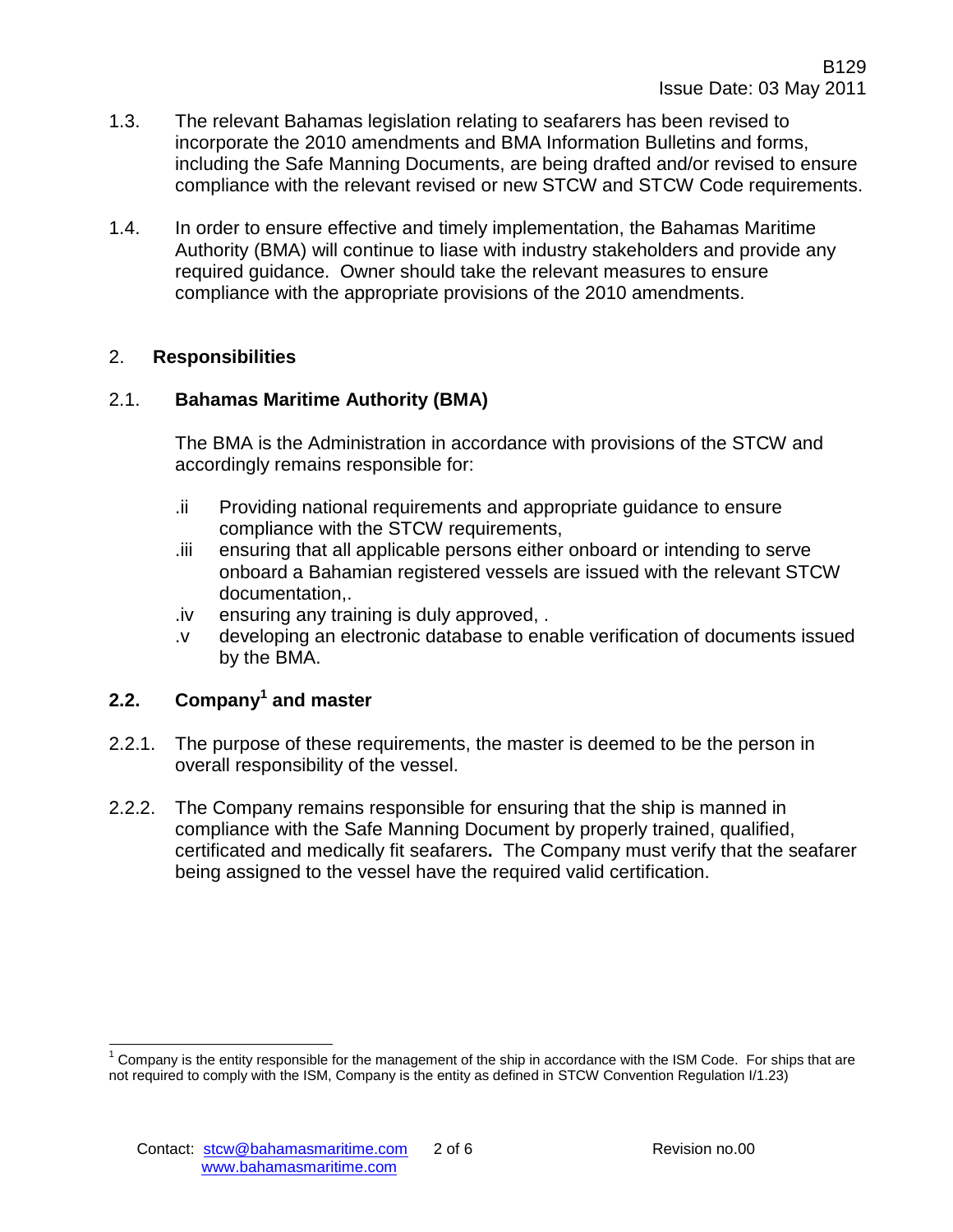- 2.2.3. The master remains responsible for ensuring that all persons, prior to undertaking their assigned shipboard duties have valid medical fitness certificates and valid original certificates or documentary evidence of the required training to undertake their assigned tasks.
- 2.2.4. The Company and the master remain responsible for ensuring that an hours of rest schedule is provided on board.

### **2.3. Seafarer**

- 2.3.1. The seafarer remains responsible for ensuring that they have onboard the appropriate original documentary evidence of their training and qualification.
- 2.3.2. The seafarer should ensure that they comply with the hours of rest provisions in order to ensure that they are fit to undertake their shipboard duties.

#### **2.4. Record of Sea Service**

- 2.4.1. Where required and where verification of competency is based on experience and/or training, the seafarer should maintain a record of sea service that includes:
	- Name of person
	- Vessel details: IMO No., Gross tonnage, Propulsion power
	- Capacity or rank onboard
	- Joining and leaving dates
	- Voyage description.
- 2.4.2. The information above should be recorded in a Seaman's Record Book (SRB) or discharge book or discharge certificates signed by the Master or Chief Engineer of the respective ships and bear the stamp of the affected ship.
- 2.4.3. In the absence of a SRB, discharge book or discharge certificate, the Company may provide a letter containing the information of approved seagoing service specified in section 2.4.1. The letter should be on Company letterhead with full contact details and signed by the master or a responsible official of the Company.
- 2.4.4. In addition to the above, cadets, apprentices, new entrants or any applicants undergoing supervised training should ensure that any assigned tasks and or duties are approved by a certificated officer and recorded in an approved training record book.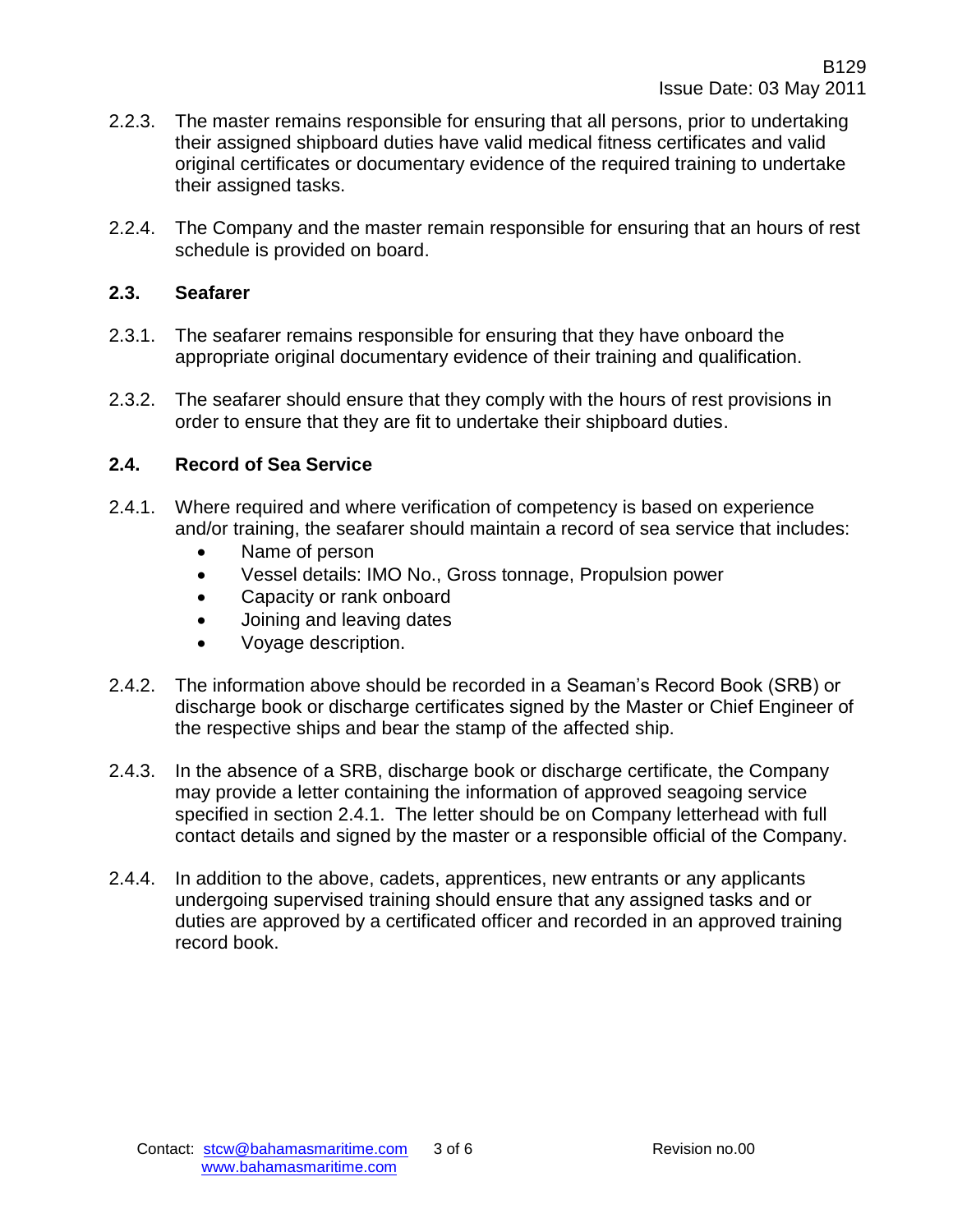### **3. Transitional period**

- 3.1. The BMA will apply the transitional periods in accordance with the provisions of the 2010 amendments.
- 3.2. The BMA will accept application for the renewal and or revalidation of existing certification and/or endorsements based on the requirements of STCW and STCW Code prior to the 2010 amendments subject to the application for such certification being received prior to 31 December 2011. The certificates issued under this acceptance will be valid for no longer than 5 years.
- 3.3. Until 01 January 2017, the BMA will accept applications for the issuance, recognition and endorsement of certificates based on the requirement of STCW and STCW Code prior to the 2010 amendments for seafarers who commenced approved seagoing service, an approved education and training programme or an approved training course before 1 July 2013. For applications relating to this acceptance, the applicant shall provide documentary evidence that the seagoing service and/or training had commenced prior to 01 July 2013.
- 3.4. Until 1 January 2014, persons with designated security duties, including antipiracy and anti-armed robbery-related activities, who commenced an approved seagoing service prior to 01 January 2012 shall be able to demonstrate competence to undertake the tasks, duties and responsibilities listed in column 1 of table A-VI/6-2 of the 2010 amendments by:
	- .i having documentary evidence of approved seagoing service as shipboard personnel with designated security duties for a period of at least six months in total during the preceding three years; or
	- .ii having performed security functions considered to be equivalent to the seagoing service required in 3.4.i above; or
	- .iii having documentary evidence of passing an approved test; or
	- .iv having documentary evidence of successful completion of approved training.
- 3.5. Until 1 January 2014, seafarers employed or engaged in any capacity on board a ship, which is required to comply with the provisions of the International Code for the Security of Ships and Port Facilities (ISPS Code), on the business of that ship as part of the ship's complement without designated security duties, who commenced an approved seagoing service prior to 01 January 2012 shall be able to demonstrate that they meet the requirements of A-VI/6.4 of the 2010 amendments by:
	- .i having documentary evidence of approved seagoing service as shipboard personnel, for a period of at least six months in total during the preceding three years; or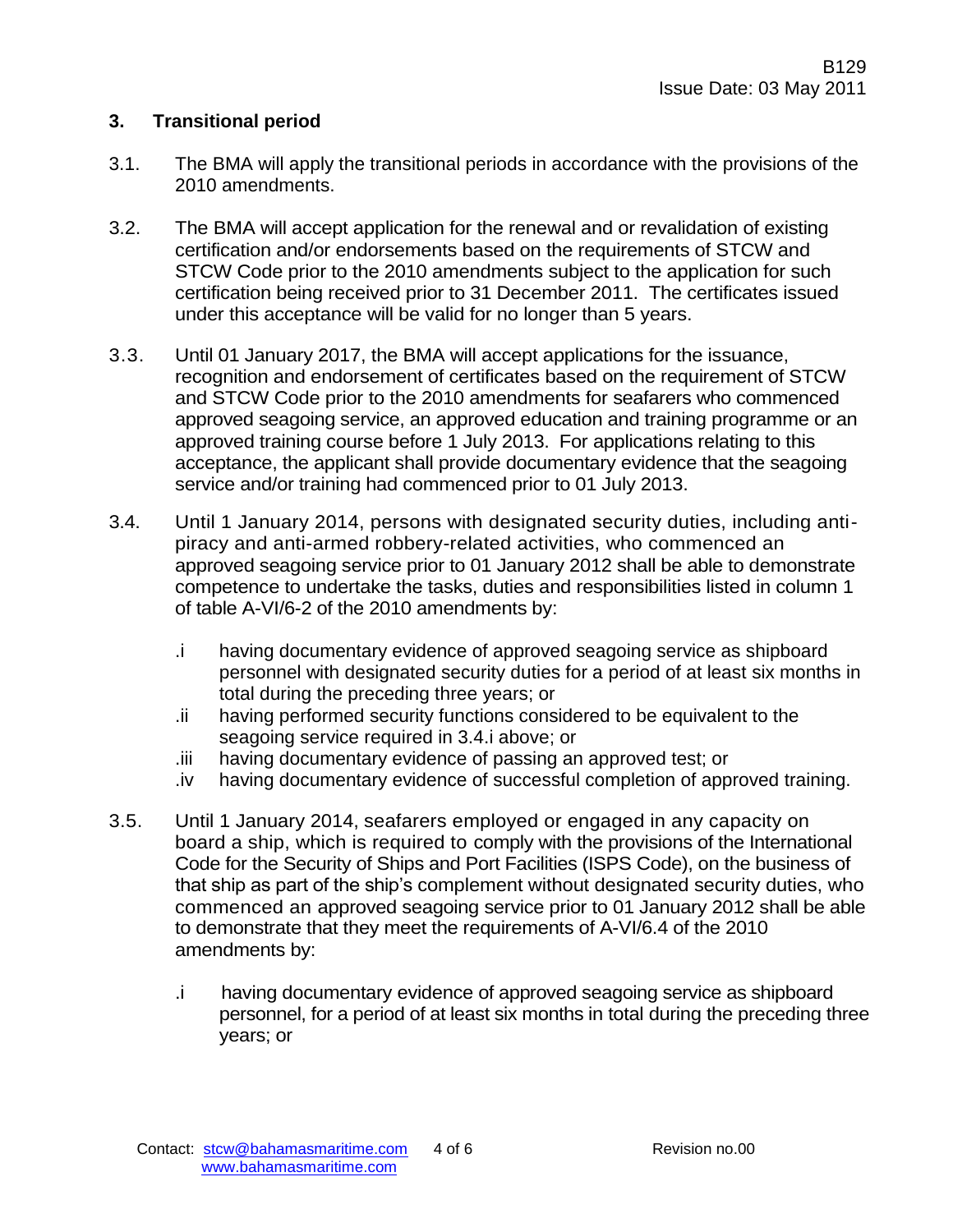- .ii having performed security functions considered to be equivalent to the seagoing service required in paragraph 3.5.i above; or
- .iii having documentary evidence of passing an approved test; or
- .iv having documentary evidence of successful completion of approved training.
- 3.6. Until 01 January 2012, the BMA will accept applications for the issuance, recognition and endorsement of Able Seafarer certificates based on the requirement of the International Labour Organisation (ILO) Convention No. 74 as satisfying the requirement of the 2010 amendments for Able Seafarer Deck. For applications relating to this acceptance, the application for such certification must be received prior to 31 December 2011 and the certificates issued under this acceptance will be valid for no longer than 5 years.
- 3.7. Until 01 January 2017, the BMA will accept applications for the renewal and/or revalidation of existing Able Seaman certificate based on the requirement of the International Labour Organisation (ILO) Convention no. 74 as satisfying the requirement of the 2010 amendments for Able Seafarer Deck.
- 3.8. Seafarers for certification as ratings in accordance with STCW Regulations II/5 and III/5 maybe considered as complying with these requirements if they have served as a rating forming a part of the navigational or engineering watch respectively for a period of not less than 12 months that should have been served between 01 January 2007 and 31 December 2011. Applications for such certification must be received prior to 31 December 2011.
- 3.9. Rating certificates issued under paragraph 3.6, 3.7 and 3.8 above shall be issued by the BMA to Bahamian nationals. Other seafarers who are not Bahamian nationals serving onboard Bahamian registered ships maybe considered for certification by the BMA provided that the training has been approved by a STCW party that the Bahamas has a recognised agreement or the assessment and seagoing service has been carried out onboard a Bahamian registered ship and the onboard training has been approved by the BMA.

# **4. Approved training**

- 4.1. Where there is a requirement for approved training for STCW Chapter V and VI, the training maybe approved and or accepted by the BMA in accordance with the guidance outlined in BMA Information Bulletin 86.
- 4.2. Training for ratings to satisfy the requirements of Chapter II and III of the 2010 amendments shall be approved by an STCW party.